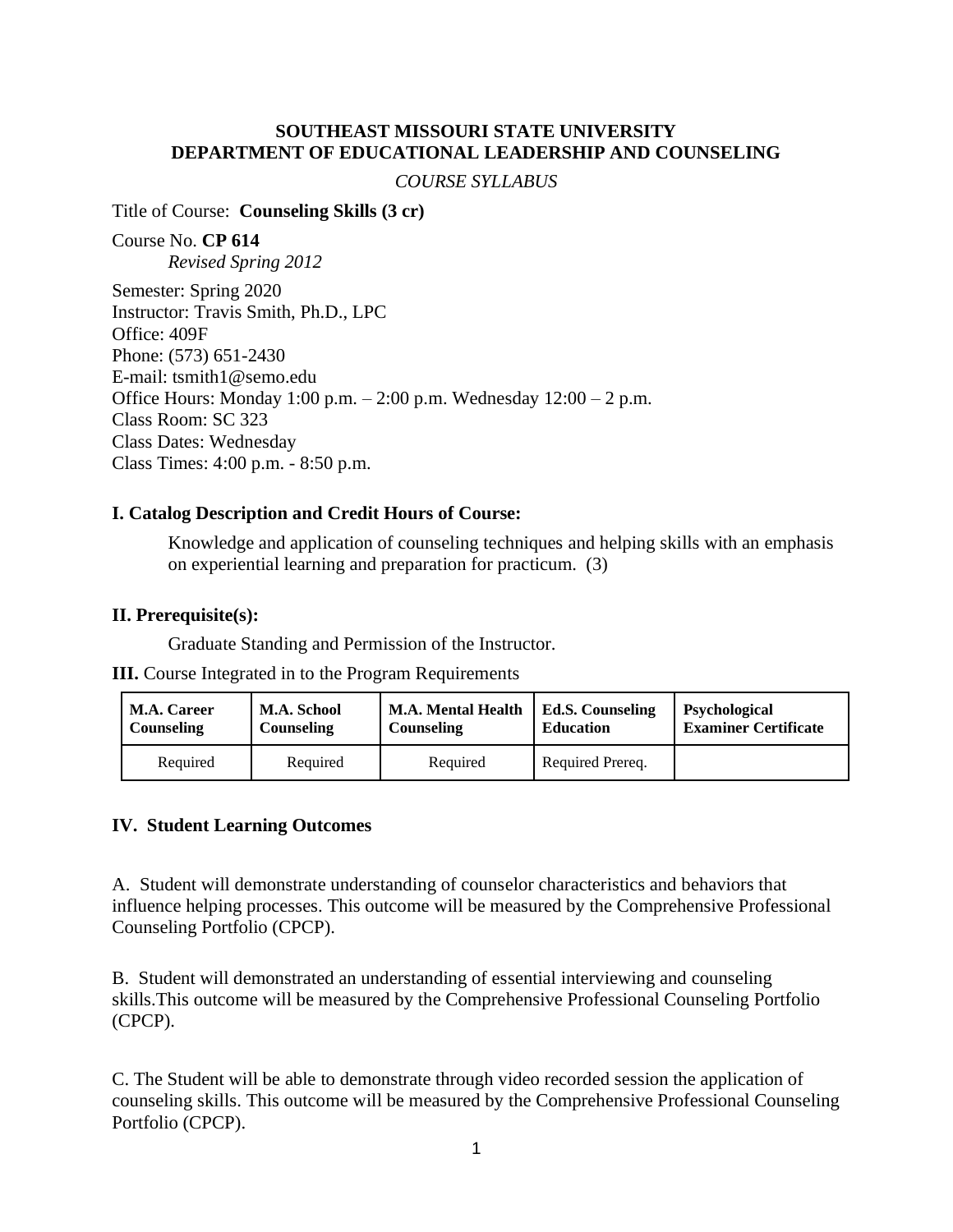#### **CACREP Requirements (2016) DESE Requirements (2011) LPC Requirements** NBCC **Requirements** 5. Counseling & Helping Relationships 3) Theories and Techniques of Elementary and Secondary School Counseling; Comp. 2) Theories of learning; Comp. 3) Theories of personality; Counseling & Helping Relationship Helping Relationships (Techniques)

#### **V**. Course as Relates to External Requirements

#### **VI.** Course as Relates to External Standards

# **CACREP Standards (2016)**

Section II.F.5. COUNSELING & HELPING RELATIONSHIPS

f. counselor characteristics and behaviors that influence the counseling process g. essential interviewing, counseling, and case conceptualization skills

# **DESE Standards (2011)**

(MoSTEP 1.4.1.5.a; CACREP CC5c) essential interviewing and counseling skills.

(MoSTEP 1.4.1.5.b; CACREP CC5d) counseling theories to conceptualize student issues and concerns and select appropriate counseling interventions to respond to these issues and concerns.

(MoSTEP 1.4.1.5.c; CACREP CC5e) strategies for applying a school, family and community systems perspective to the counseling process.

(MoSTEP 1.4.1.5.d; CACREP CC5b, f) a framework for understanding and practicing professional consultation, including counselor characteristics and behaviors that influence helping processes.

#### **VII. Purposes or Objectives of the Course:**

- A. The student will become aware of the counselor or consultant characteristics, behaviors and philosophies that influence the helping process.
- B. The student will become aware of the client or consultee characteristics, behaviors and philosophies that influence the helping process.
- C. The student will become knowledgeable of the factors such as cultural diversity, which influence the helping process.
- D. The student will demonstrate the application of strategies based on a theoretical foundation in the helping process.
- E. The student will be able to demonstrate basic helping skills utilizing microcounseling and small group experiences.

#### **VIII. Course Content or Outline: Class Hours**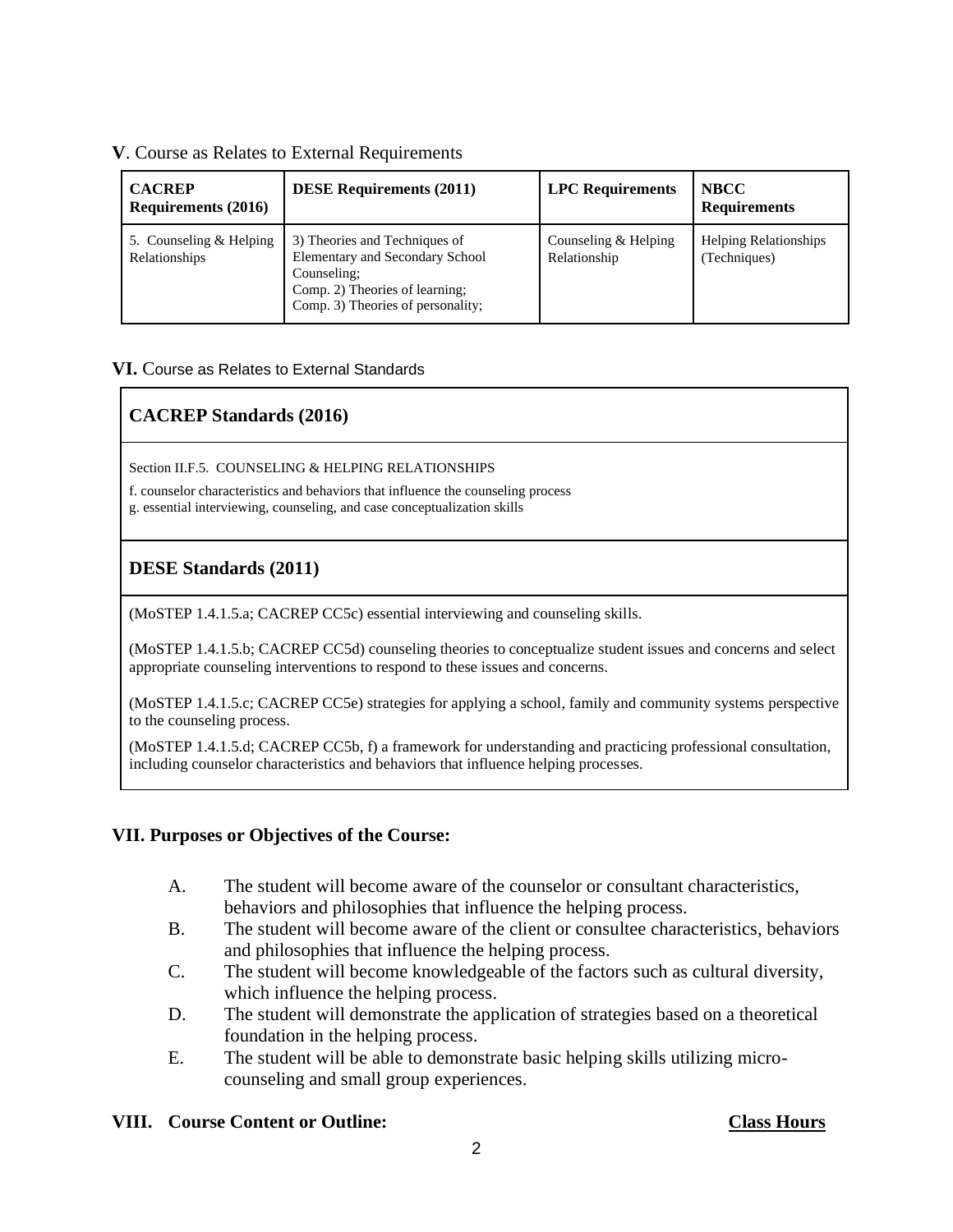| A.        | <b>Effective Counselor or Consultant Behaviors and Characteristics</b><br>Gender and Ethnicity and Cultural Differences<br>1.<br>2.<br><b>Personal Characteristics</b><br>3.<br><b>Influencing Skills</b>                                                       | 3  |
|-----------|-----------------------------------------------------------------------------------------------------------------------------------------------------------------------------------------------------------------------------------------------------------------|----|
| <b>B.</b> | Client or consultee Behaviors and characteristics<br>1.<br>Gender and Ethnicity and Cultural Differences<br>2.<br><b>Personal Characteristics</b><br>3.<br>Traits, Capabilities, and Life Circumstances<br>4.<br><b>Special Populations</b>                     | 3  |
| C.        | Factors Influencing the helping Process<br>1.<br>Philosophic bases of the helping process<br>Environment<br>2.<br>3.<br><b>Social Factors</b><br>4.<br><b>Commitment</b> to Change                                                                              | 3  |
| D.        | Application of theories<br>Theories of Human Behavior<br>1.<br>2.<br><b>Strategies</b><br>3.<br><b>Applying Strategies</b><br>Crisis Theory and Crisis intervention<br>4.                                                                                       | 9  |
| Ε.        | Development of Helping Relationship<br>Stages of the Helping Relationship<br>1.<br>2.<br><b>Beginning Skills</b><br>3.<br><b>Advanced Skills and Concepts</b><br><b>Skill Integration</b><br>4.<br>Micro-counseling<br>5.                                       | 18 |
| F.        | Counseling Skills with Special Populations<br><b>Substance Abusers</b><br>1.<br>2.<br>Women<br>3.<br>Ethnic Groups and Cross-Cultural Counseling<br>4.<br><b>Older Adults</b><br>5.<br><b>Business and Industry</b><br>6.<br>Aids<br><b>Abuse Victims</b><br>7. | 9  |

# **IX. Textbook(s):**

Ivey, A. E., Bradford Ivey, M., & Zalaquett, C. P. (2014). *Intentional interviewing and counseling: Facilitating client development in a multicultural society (8th Edition)*. Pacific Grove, CA: Brooks/Cole Publishing Company

Readings as assigned.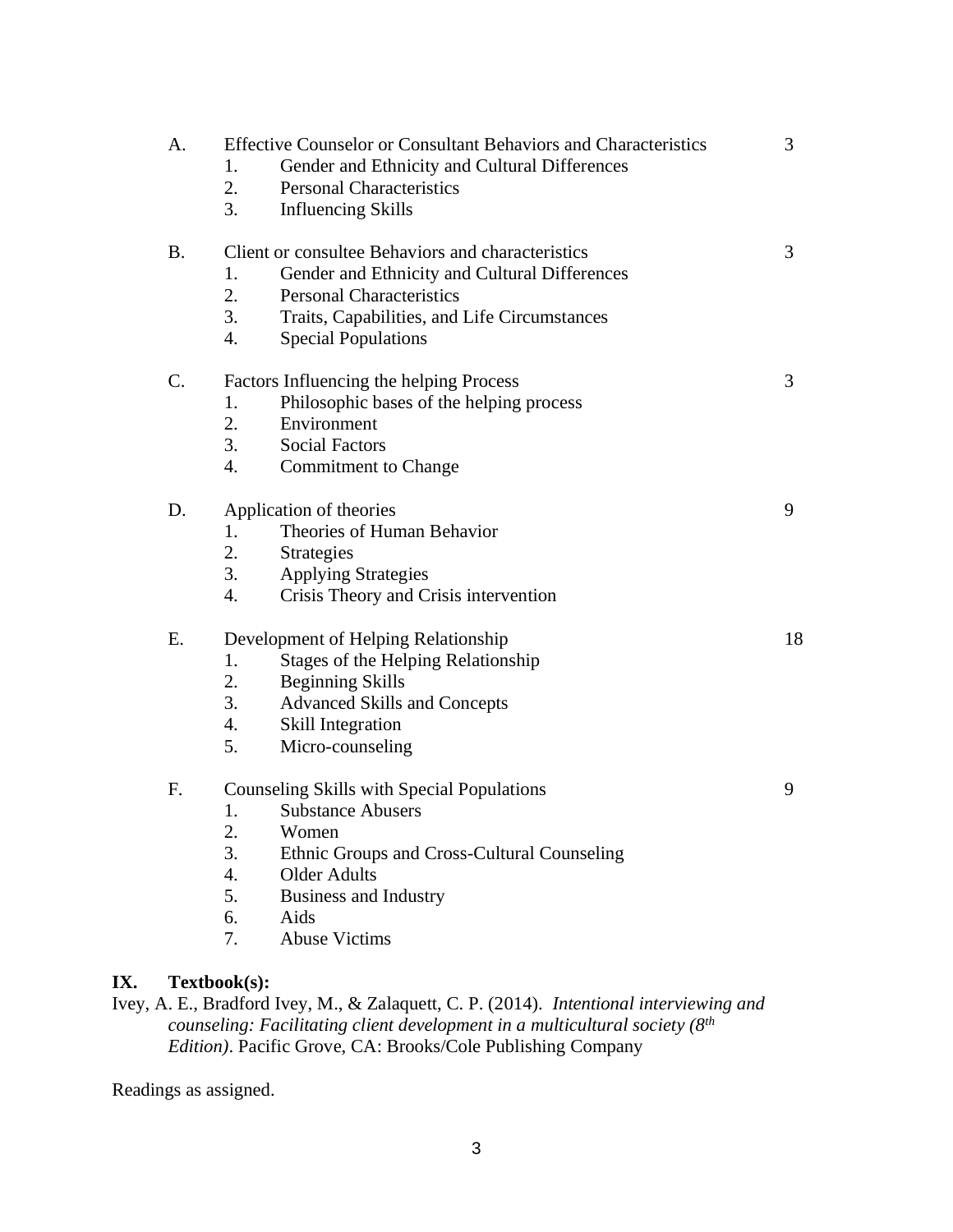# **X. Expectations of Students:**

A. The student is expected to actively participate in class.

B. The student will be expected to complete the required readings and assignments.

C. Satisfactory performance on examinations.

D. The student will be expected to respond to a variety of skill assessment techniques.

E. The student will be expected to know about and use a variety of technological strategies to enhance learning

F. The student will be expected to know about legal issues and ethical standards in counseling.

## **XI. Basis for Student Evaluation**

- A. Process Journals (20%)
- B. Midterm (30%)
- C. Final (50%)

#### **Course Assignments:**

**Please Note**: Assignments are expected to be turned in on time, at the beginning of the class period it is due. Late assignments are penalized per day; unless, arrangements have been made with the instructor.

# **Process Video Journals (10% of overall grade): YOU ARE REQUIRED TO COMPLETE A TOTAL OF 10 Journals by the end of the semester.**

This is feedback to the instructor about (1) your perception of your experience as client and your client's experience, (2) your integration of course concepts with experience, and (3) your personal growth as a counselor and client. Your first journal entry may begin during Week 2 of the course. You should place one entry per week in the journal and each entry will have two headings:

# *Concepts to be Addressed:*

Please list the by name or phrase the particular skills concepts that you will be writing about. For example: disposition skills, attending, conceptual, and influencing skills. *Response:* This is where you will provide your response, observation, "thinking out loud," conclusion, or confusion about the concepts you identified. Demonstrate breadth and depth in your response. Do not merely define or explain the concept (i.e., how you display genuineness as a counselor), but *do* write about how you encounter or think about a concept (i.e., displaying genuineness seems challenging for me…).

The Journal is to be typed, double spaced and each entry should be one to two pages. The Journal will be evaluated as an exam so demonstrate your breadth and depth of understanding about the concepts you choose to write about. This is NOT merely a "Dear diary" sort of journal, but a collection of your thoughts and musings about skills work which should provide as much insight regarding your understanding of skills concepts as an exam.

**Taping Participation:** You will be expected to tape with your small group on a weekly basis and have tapes ready for review on a weekly basis. Further you will be expected to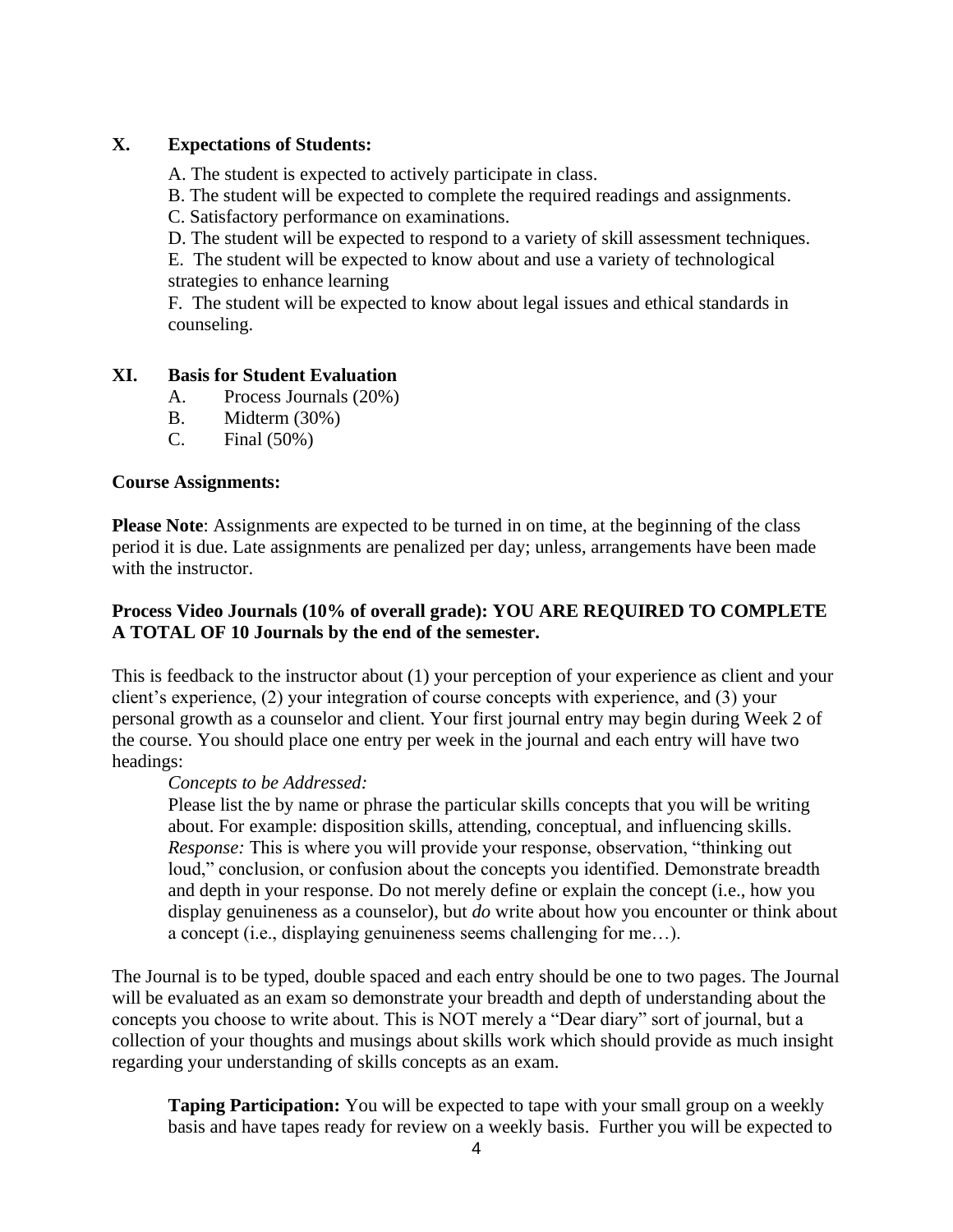bring a feedback notebook to all review sessions.

**Mid-term (40%):** Your mid-term will consist of a video-taped session (10-15 minutes long) with written transcript demonstrating your best basic skills.

**Final (50%):** Your final will consist of a video-taped session (30-40 minutes long) with written transcript demonstrating your best integration of all skills.

**Confidentiality:** You will be expected to adhere to the ethical rules of confidentially. For this class this means that you will not discuss things that are disclosed to you within your practice sessions with anyone outside of the instructor and your small group and these discussions should only take place in settings that would foster confidentiality. Failure to abide by this standard may result is may result in a reduction of grade, failure of the course and/or recommendation of other remedial action. (Examples of violations (but not limited to these): discussing session content with others outside of your small group or with your group when others are present; reviewing your practice tapes at home with family present; reviewing your practice tape with other counseling professionals (I may allow you to show a tape (or I may) to another faculty, check with me); having someone else type up the verbatim.)

#### *Final letter grade:*

91% to 100% -- A 81% to 90% -- B 71% to 80% -- C 0% to 70% -- F

#### **XII. Methods of instruction**

A combination of:

Classroom lectures and discussions Video recording of practice counseling sessions and supervision Classroom experiential exercises Web-assisted instructions and tests/exams

#### **XIII. Academic Honesty:**

Southeast Missouri State University expects all students, faculty and staff to operate in an honest and ethical manner. Academic dishonesty is a very serious offense because it undermines the value of your education and the education of others. Students who engage in academic dishonesty face significant penalties. Forms of academic dishonesty include, but are not limited to, plagiarism, cheating, contract cheating, misrepresentation, and other actions you take. Some of these are defined below:

- Plagiarism means passing off someone else's work as your own, whether it is intentional or unintentional.
- Cheating includes copying from another person or source of information to meet the requirements of a task.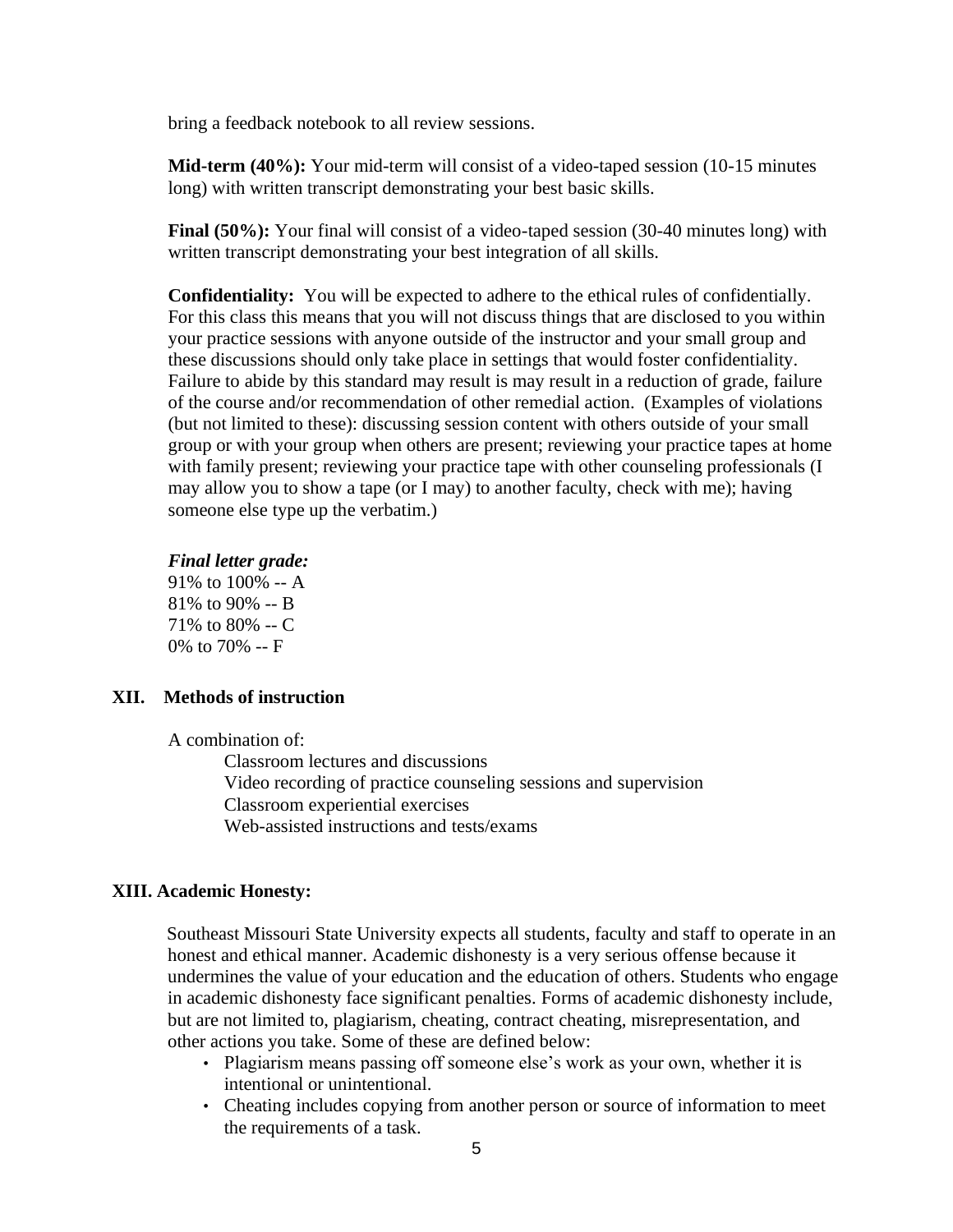- Contract cheating is paying someone else or a company to do your work.
- Misrepresentation means you are posing as someone else or someone else is posing as you to complete a task.
- Collusion means working with one or more people to cheat. If you help someone cheat or plagiarize you will face the same penalties.

For more information, visit the Responsible Redhawks Code of Conduct http://www.semo.edu/responsibleredhawks/code-of-conduct.html or the Faculty Handbook Section (D) on Academic Honesty http://www.semo.edu/facultysenate/handbook/5d.html

## **XIV. Accessibility:**

Southeast Missouri State University and Disability Services are committed to making every reasonable educational accommodation for students who identify as people with disabilities. Many services and accommodations which aid a student's educational experience are available for students with various disabilities. Students are responsible for contacting Disability Services to register and access accommodations.

## **Accommodations are implemented on a case by case basis. For more information, visit http://www.semo.edu/ds/** or contact Disability Services at 573-651-5927.

#### **XV. Civility:**

Your university experience is purposely designed to introduce you to new ideas, help you think effectively, develop good communication skills, evaluate information successfully, distinguish among values and make sound judgements. Doing this well requires respectful and courteous discussion among and between students and the instructor. Together, we must create a space where we acknowledge and respect others have different experiences, perspectives and points of view. Disagreements are likely. Mutual respect for one another and a willingness to listen are important. Remember, you are responsible for your behavior and actions. There is a no tolerance policy on bullying or harassment of any kind. Additional information on student conduct may be found at: http://www.semo.edu/pdf/stuconduct-code-conduct.pdf?ver=1.0 and http://www.semo.edu/pdf/Conduct\_Faculty\_Resource\_Guide.pdf

Further, it is to be expected that the instructor will treat all students with dignity and respect – it is also expected that the students will treat both the instructor and other students with this same respect. In order to facilitate this process more effectively, students are asked the following: 1) before class turn off all pagers and cell phones; 2) refrain from text messaging during class; 3) avoid distracting behavior (e.g. popping gum, noisy eating, and clipping fingernails); 4) minimize side conversations; and, 5) maintain respectful interactions. Finally, personal harassment of any kind will not be tolerated.

#### **XVI. Counselor Dispositions**